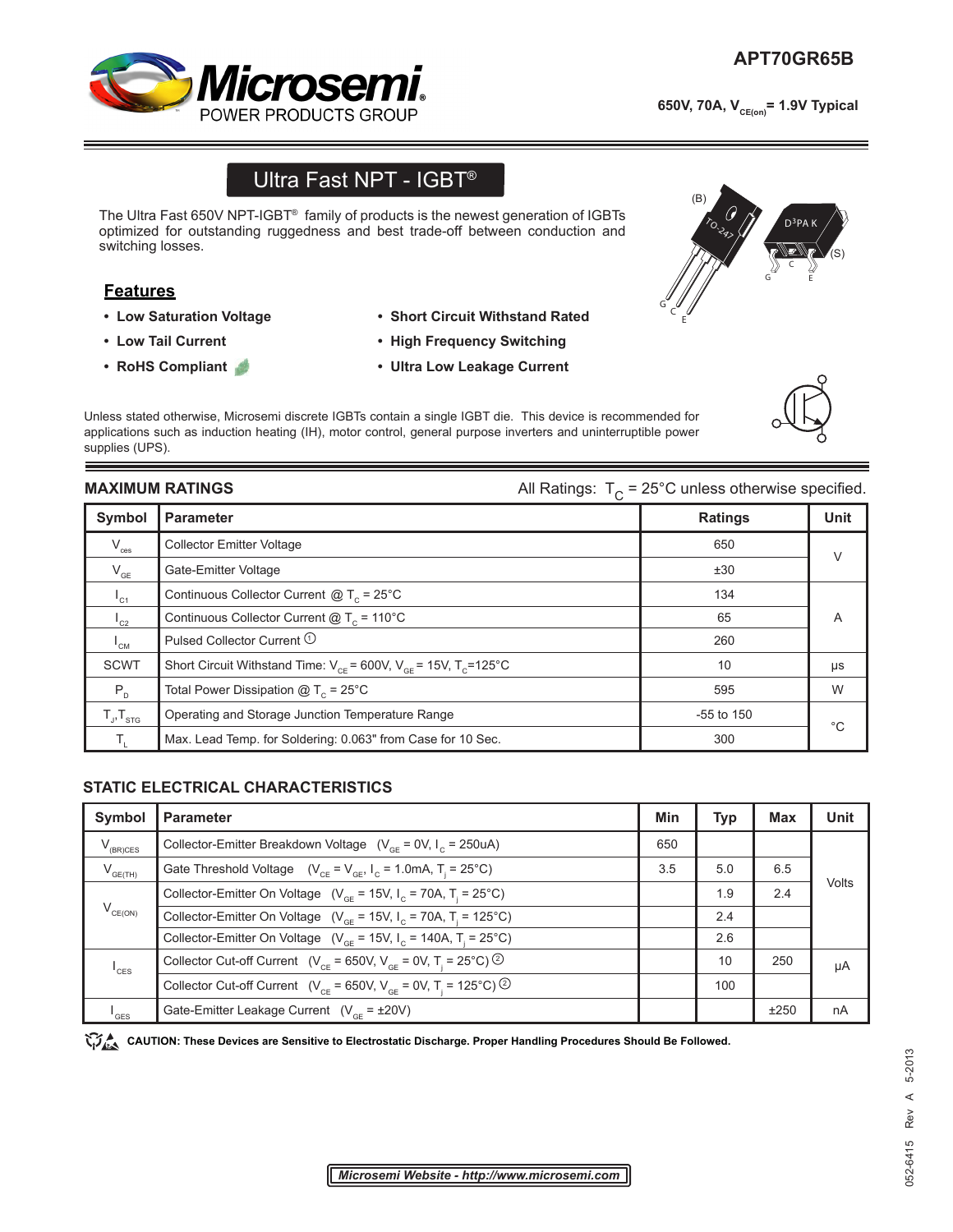#### **DYNAMIC CHARACTERISTICS**

| Symbol                                                        | <b>Parameter</b>                 | <b>Test Conditions</b>                 | Min | <b>Typ</b> | <b>Max</b> | Unit   |
|---------------------------------------------------------------|----------------------------------|----------------------------------------|-----|------------|------------|--------|
| $C_{\text{ies}}$                                              | Input Capacitance                | Capacitance                            |     | 4250       |            |        |
| $\mathrm{C}_{\underline{\mathrm{oes}}}$                       | <b>Output Capacitance</b>        | $V_{CF}$ = 0V, $V_{CF}$ = 25V          |     | 847        |            | pF     |
| $\mathsf{C}_{\textsf{res}}$                                   | Reverse Transfer Capacitance     | $f = 1MHz$                             |     | 415        |            |        |
| $\mathsf{V}_{\mathsf{GEP}}$                                   | Gate to Emitter Plateau Voltage  | Gate Charge                            |     | 7.0        |            | $\vee$ |
| $Q_q^{(3)}$                                                   | <b>Total Gate Charge</b>         | $V_{GF}$ = 15V                         |     | 226        | 305        |        |
| $Q_{\rm ge}$                                                  | Gate-Emitter Charge              | $V_{CF}$ = 325V                        |     | 26         | 35         | nC     |
| $\mathbf{Q}_{\underline{\mathrm{gc}}}$                        | Gate- Collector Charge           | $I_c = 70A$                            |     | 104        | 140        |        |
| $\mathfrak{t}_{\scriptscriptstyle{\mathsf{d}(\mathsf{on})}}$  | Turn-On Delay Time               | Inductive Switching (25°C)             |     | 19         |            |        |
| $t_{\rm r}$                                                   | <b>Current Rise Time</b>         | $V_{cc}$ = 433V                        |     | 45         |            |        |
| $t_{\text{\tiny{d(off)}}}$                                    | Turn-Off Delay Time              | $V_{GF} = 15V$                         |     | 170        |            | ns     |
| $t_{\rm f}$                                                   | <b>Current Fall Time</b>         | $I_c = 70A$                            |     | 67         |            |        |
| $\mathsf{E}_{\mathsf{on2}}^{\mathsf{}}(\mathsf{S})$           | Turn-On Switching Energy         | $R_{\alpha} = 4.3 \Omega$ <sup>4</sup> |     | 1505       | 2260       |        |
| $\mathsf{E}^{\;\odot}_{\mathsf{off}}$                         | <b>Turn-Off Switching Energy</b> | $T_1 = +25^{\circ}C$                   |     | 1460       | 1970       | μJ     |
| $t_{\text{\tiny d(0n)}}$                                      | Turn-On Delay Time               | Inductive Switching (125°C)            |     | 19         |            |        |
| t,                                                            | <b>Current Rise Time</b>         | $V_{cc}$ = 433V                        |     | 45         |            |        |
| $\mathfrak{t}_{\scriptscriptstyle{\mathsf{d}(\mathsf{off})}}$ | Turn-Off Delay Time              | $V_{GF} = 15V$                         |     | 190        |            | ns     |
|                                                               | <b>Current Fall Time</b>         | $I_c = 70A$                            |     | 74         |            |        |
| $E_{on2}$ <sup>(5)</sup>                                      | Turn-On Switching Energy         | $R_{\alpha}$ = 4.30 $\circledcirc$     |     | 1560       | 2340       |        |
| $E_{\text{off}}$ <sup><math>\odot</math></sup>                | Turn-Off Switching Energy        | $T_{1} = +125^{\circ}C$                |     | 1720       | 2580       | μJ     |

#### **THERMAL AND MECHANICAL CHARACTERISTICS**

| <b>Symbol</b>                             | <b>Characteristic</b>                              | Min | <b>Typ</b> | <b>Max</b> | <b>Unit</b> |
|-------------------------------------------|----------------------------------------------------|-----|------------|------------|-------------|
| $R_{\scriptscriptstyle{\theta\text{JC}}}$ | Junction to Case Thermal Resistance                |     |            | .21        | °C/W        |
| $\mathsf{R}_{_{\mathsf{\theta JA}}}$      | Junction to Ambient Thermal Resistance             |     |            | 40         |             |
| $W_{\tau}$                                | Package Weight                                     |     | .22        |            | 0Z          |
|                                           |                                                    |     | 6.2        |            | g           |
| Torque                                    | Mounting Torque (TO-247 Package), 4-40 or M3 screw |     |            | 10         | in-Ibf      |
|                                           |                                                    |     |            | 6.2        | $N \cdot m$ |

1 Repetitive Rating: Pulse width and case temperature limited by maximum junction temperature.

2 Pulse test: Pulse Width < 380*µs*, duty cycle < 2%.

3 See Mil-Std-750 Method 3471.

 $4$  R<sub>G</sub> is external gate resistance, not including internal gate resistance or gate driver impedance. (MIC4452)

 $5 E_{on2}$  is the energy loss at turn-on and includes the charge stored in the freewheeling diode.

6  $\,$  E<sub>off</sub> is the clamped inductive turn-off energy measured in accordance with JEDEC standard JESD24-1.<br>**Microsemi reserves the right to change, without notice, the specifications and information contained herein.** 



RECTANGULAR PULSE DURATION (SECONDS) **Figure 1, Maximum Effective Transient Thermal Impedance, Junction-To-Case vs Pulse Duration**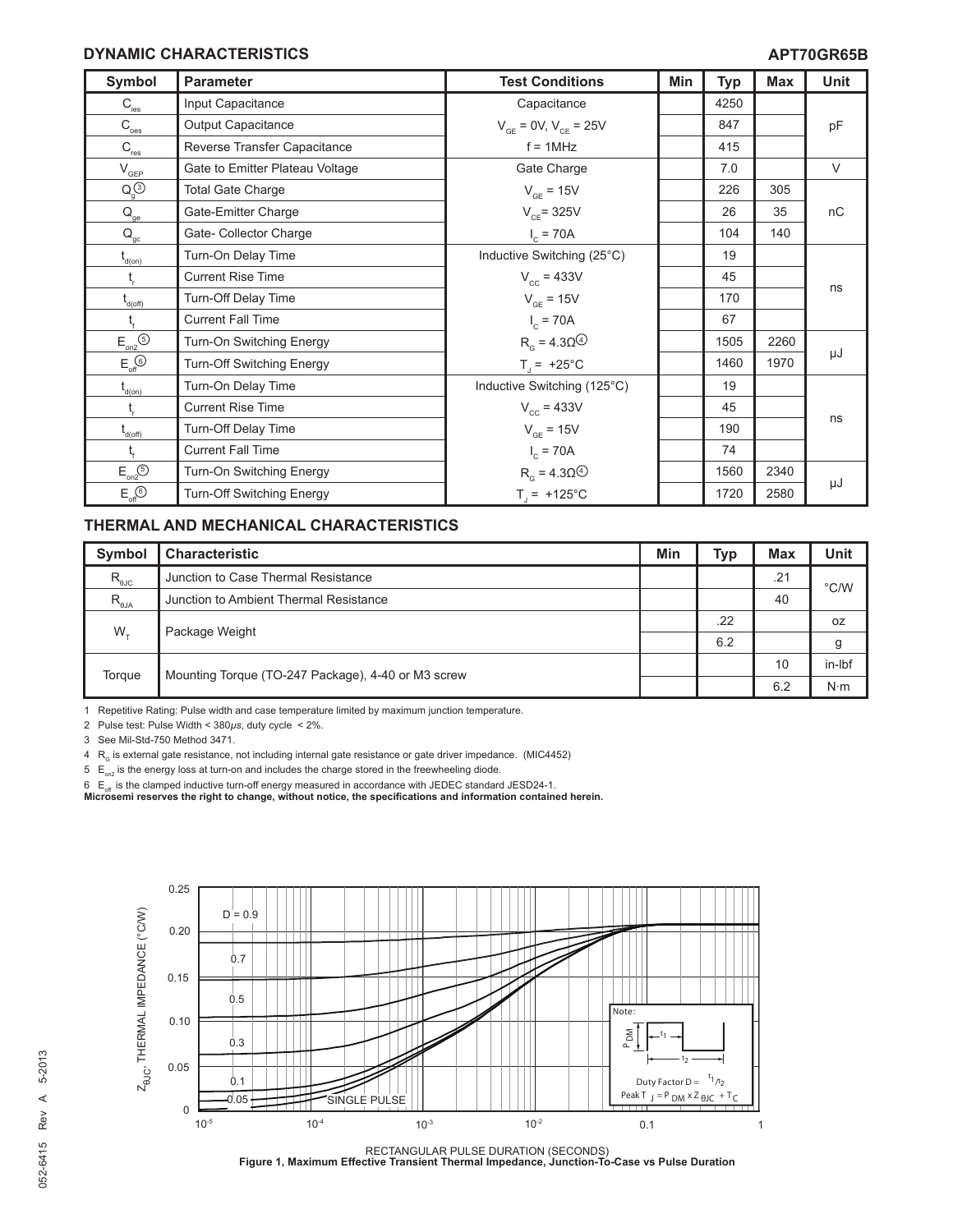#### **TYPICAL PERFORMANCE CURVES AP70GR65B**





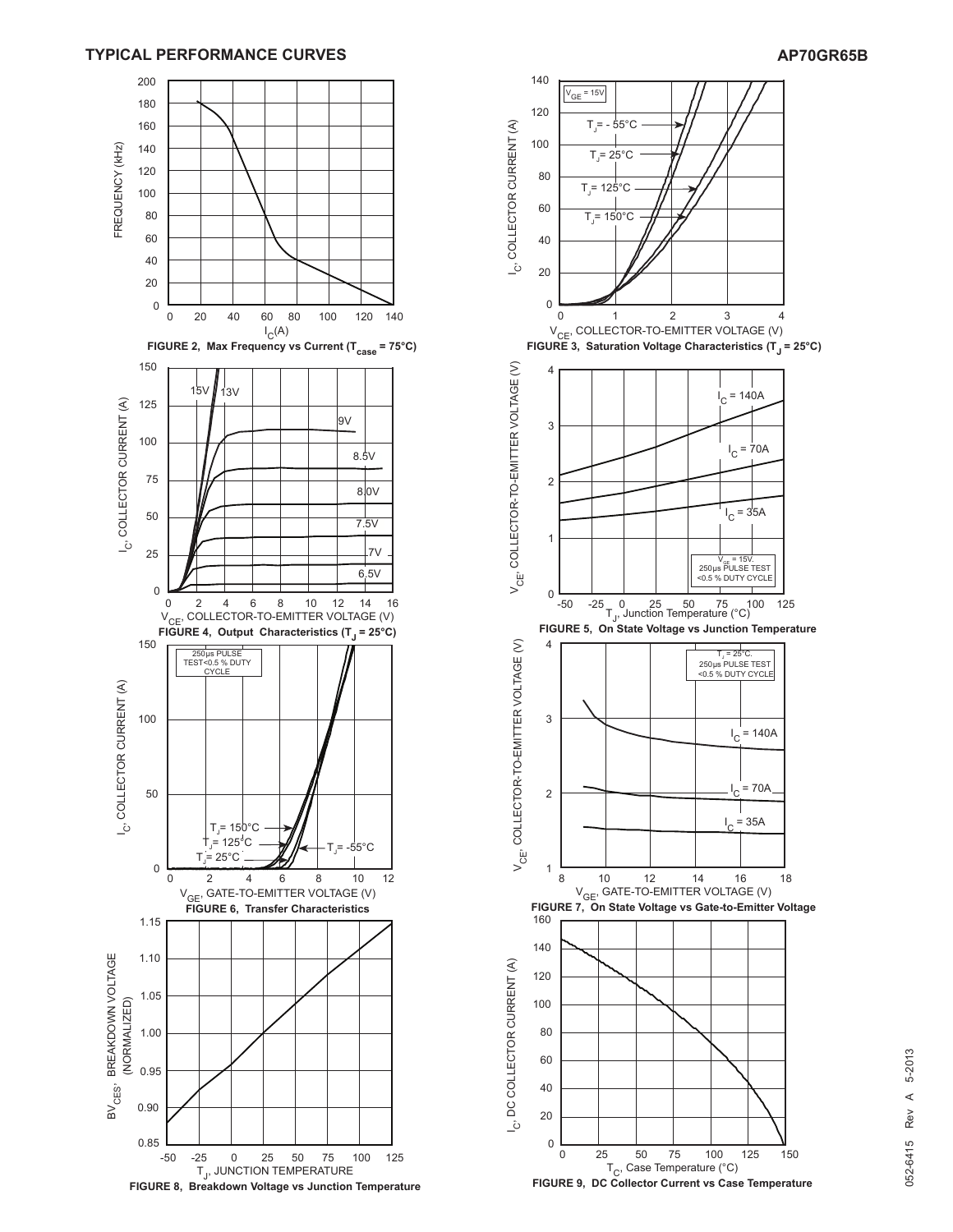



**FIGURE 17, Minimum Switching Safe Operating Area**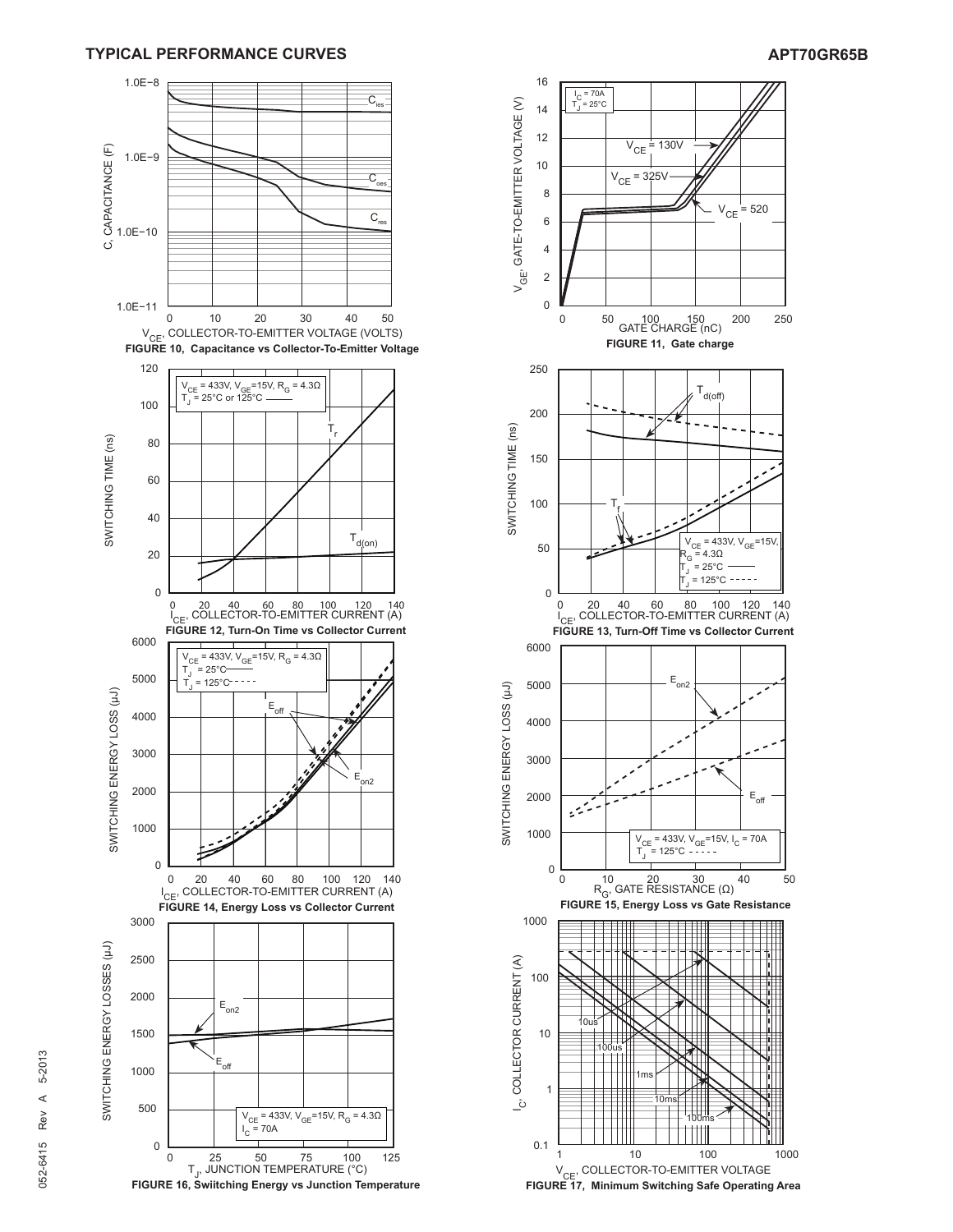### **TO-247 Package Outline**





## **PAK Package Outline**<br>e3 : 100% Sn Plating